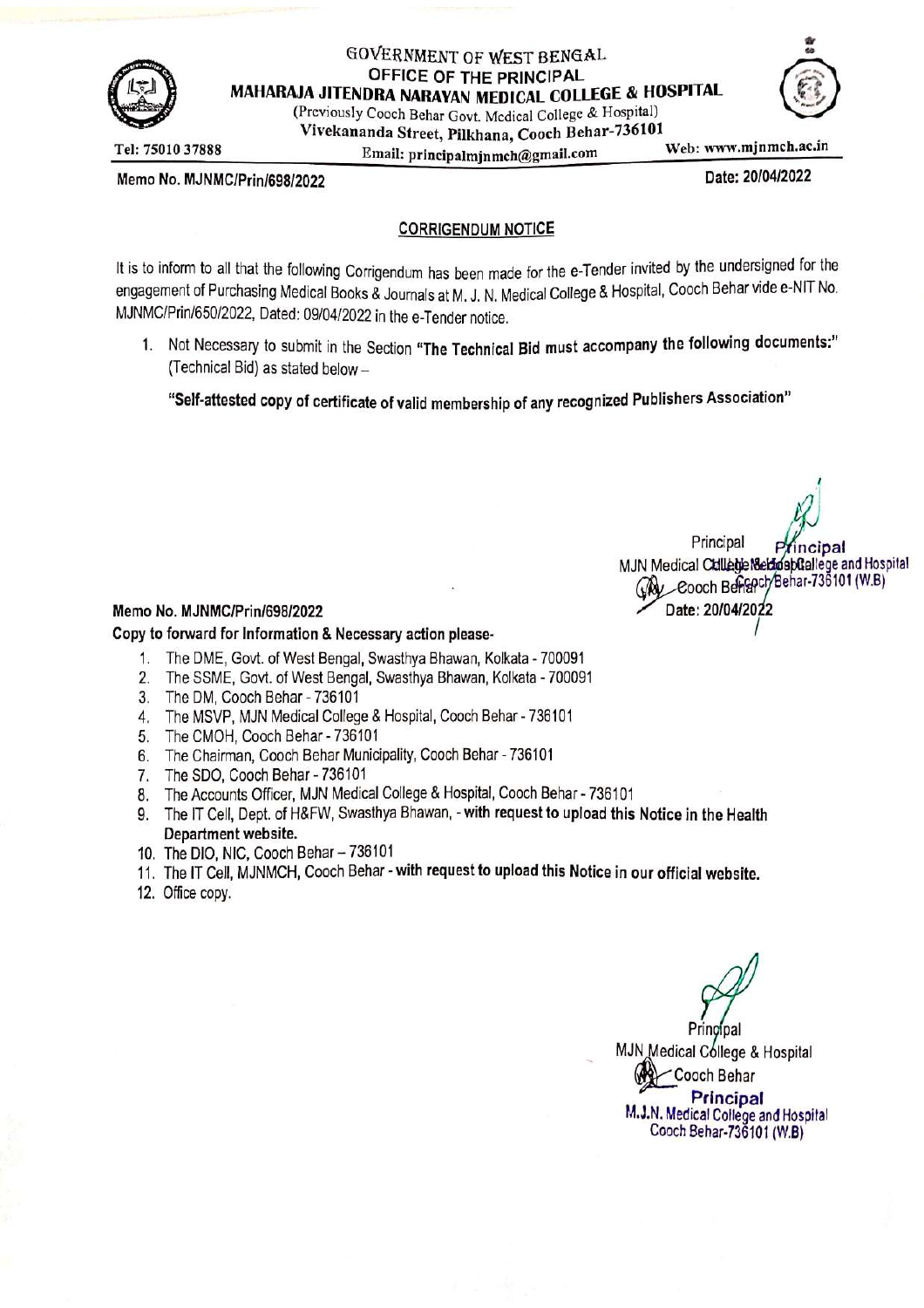

#### Government of West Bengal **OFFICE OF THE PRINCIPAL MAHARAJA JITENDRA NARAYAN MEDICAL COLLEGE & HOSPITAL**

(Previously Cooch Behar Govt. Medical College & Hospital)

**Vivekananda Street, Pilkhana, Cooch Behar-736101**

**Tel: 75010 37888 Email: principalmjnmch@gmail.com Web: www.mjnmch.ac.in**

**Memo No. MJNMC/PRIN/650/2022 Date: 09/04/2022**

# **NOTICE INVITING E-TENDER (2nd Call) FOR THE "SUPPLY OF MEDICAL BOOKS & JOURNALS FOR CENTRAL LIBRARY, MJN MEDICAL COLLEGE & HOSPITAL, COOCH BEHAR".**

Notice Inviting E-Tender No.MJNMC/Prin/650/2021of the Principal, MJN Medical College & Hospital, Cooch Behar - 736101, for the works detailed in the table below.

> (Through Pre-qualification) (Submission of Bid through NIC e- tender portal)

Principal of MJN Medical College & Hospital, Cooch Beharinvitesbids through e-tenders in two bid systems (**Technical and Financial**) on behalf of the Health & Family Welfare Department, Government of West Bengal for obtaining the rate as per the annexed list from the bonafidePublisher/ authorized Vender/ authorized Distributor. Necessary earnest money is to be submitted for participation in the Tender through the process may be followed as per memorandum of the Finance Department Audit Branch bearing Memo No-3975-F(Y) dated: 28<sup>th</sup>July, 2016 (GRIPS):-

| Sl No | Name of the Instrument  | Qty. | EMD                                     |
|-------|-------------------------|------|-----------------------------------------|
|       | MEDICAL BOOKS, JOURNALS | 1600 | Rs. 50,000 (Rupees Fifty thousand only) |

| <b>Sl. No.</b> | e-NIT No.                          | Name of the Work                                                                                                                                   | <b>Target date of Completion</b>              |
|----------------|------------------------------------|----------------------------------------------------------------------------------------------------------------------------------------------------|-----------------------------------------------|
| 01.            | MJNMC/Prin/650/2021   LIBRARY, MJN | "SUPPLY OF MEDICAL BOOK<br>& JOURNALS FOR CENTRAL<br>MEDICAL<br><b>HOSPITAL.</b><br><b>COLLEGE</b><br>$\boldsymbol{\alpha}$<br><b>COOCH BEHAR"</b> | 21 days from the date of Final<br>Work Order. |

# **General Instructions**:-

In the event of e-filing, intending bidder may download the tender documents free of cost from the website: *https://www.wbtenders.gov.in*directly with the help of Digital Signature Certificate or from the Health & Family welfare Department's website *www.wbhealth.gov.in&www.mjnmch.ac.inand* necessary earnest money may be remitted to the office of the Principal of MJN Medical College, MJN through **the process as indicated in the memorandum of the FinanceDepartment Audit Branch bearing Memo No-3975-F(Y) dated: 28th.July, 2016 (GRIPS)**in favour of the Principal, MJN Medical College, MJN and also to be documented through e-filling in the website [https://wbtenders.gov.ino](https://wbtenders.gov.in/)nly.

#### **1. Submission of bids:-**

Both Technical bid and Financial Bid are to be submitted concurrently duly digitally signed in the website *[https://wbtenders.gov.in](https://wbtenders.gov.in/)*. All papers must be submitted in English language.

- a. Technical Cover As per NIT
- b. Financial Cover In the Financial Bid both BOQ and the PDF of SOQ are to be uploaded.

#### **2. Time Schedules for the E-tender:-**

THE TIME SCHEDULE FOR OBTAINING THE BID DOCUMENTS, PRE BID MEETINGS, REGISTRATION WITH THE TENDERING AUTHORITIES, THE SUBMISSION OF BIDS AND OTHER DOCUMENTS ETC. WILL BE AS PER THE LIST PROVIDED IN CLAUSE NO 24 AS GIVEN BELOW.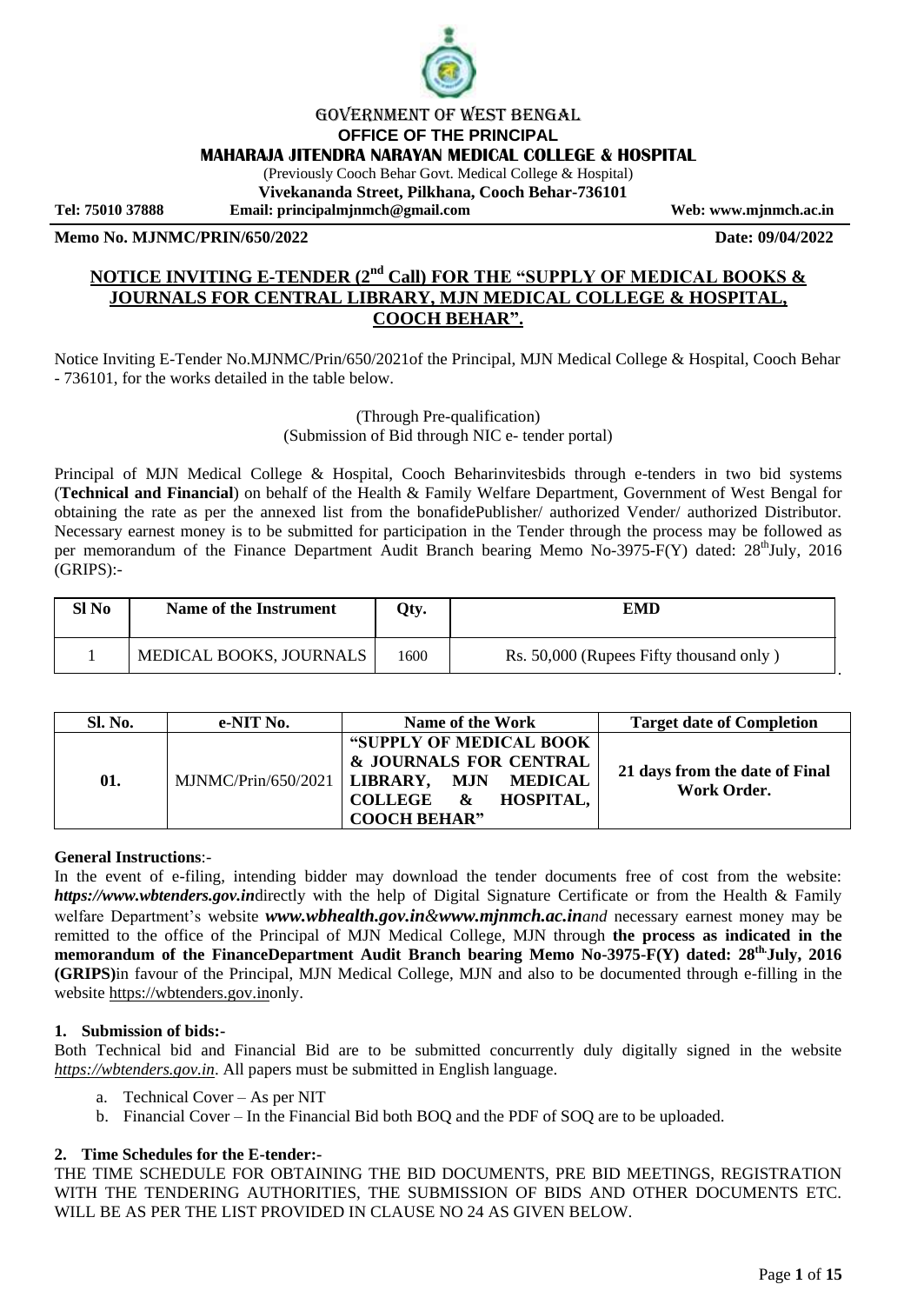# **3. SUBMISSION OF THE TENDERS:-**

The tender is to be submitted in a two Bid System.

[A] Technical Bid: [B] Financial Bid

COVER "A":- (a). Statutory Cover containing the following documents:

 $[A]$  BID  $A$ :-PART - I

One folder for earnest money deposit with copy of the Pay Receipt should be uploaded. Local SSI(s) should upload certificate of registration/ EM II for claiming EMD exemption.

(Single File multiple pages to be scanned)

Essential Requirements of the Tendering Firm for participation shall contain all papers related to the essential requirements of the Tenderer for participation in the tender viz.:-

PART - II TECHNICAL SPECIFICATIONS OF INSTRUMENTS (PROVIDE IN PDF FORMAT) NON-STATUTORY/ MY DOCUMENTS containing the following documents:-

# **The Technical Bid must accompany the following documents:-**

1. Self-attested copy of certificate of valid membership of any recognized Publishers" Association.

2. Copy of verified Income Tax Return for last THREE years along with P/L and Balance Sheet and audited report if done.

3. Self-attested copy of valid Pan Card.

- 4. Self-attested copy of valid Trade License.
- 5. GST Registration.

6. 2(Two) years Credential Certificate of supplying books at reputed institutions.

7. The Bidder should submit a self-declaration that latest edition of the book will be supplied.

8. Bank solvency certificate at least for Rupees 5 (Five) lakh**(up to date)**.

COVER "B":-

# **FINANCIAL BID:-**

BID B:-

# **BOQ in INR (in excel sheet):**

The folder as "Financial Bid" shall contain base price in Indian Rupee and the portion of the allied works and services which are to be undertaken in India (commissioning of books or PC etc.) are to be quoted in Indian currency including cost of packing, forwarding, freight charges of the new book to be purchased. Agency commission, if any payable in Indian Rupee should also be included within base price.

Submission of hard copy of Bid B is totally prohibited and only be submitted through on line through NIC portal.

# **SOQ (in PDF Format):-**

A field up SOQ should be uploaded in PDF format along with BOQ.

# **Evaluation of the tenders:-**

During the tender evaluation process, the "Bid A" will be opened first. Those Tenderer who have qualified the essential & other requirements will be identified and only their "Bid B" i.e. Financial Bid will be opened. The "Bid B" of those Tenderer failing to meet the technical  $\&$  other requirements of participating in the tender will not be opened and be rejected. The Tenderer offering the item found suitable and as being as per the tender specifications will only be selected. Clear photocopy of document are to be submitted. Any document found illegible will summarily be cancelled. Decision of Tender selection Committee in this regard will be final.

The Tenderer who have been so identified to have been technically suitable in the context of above will be deemed to have passed the test of essential and other requirement of the quoted item or items.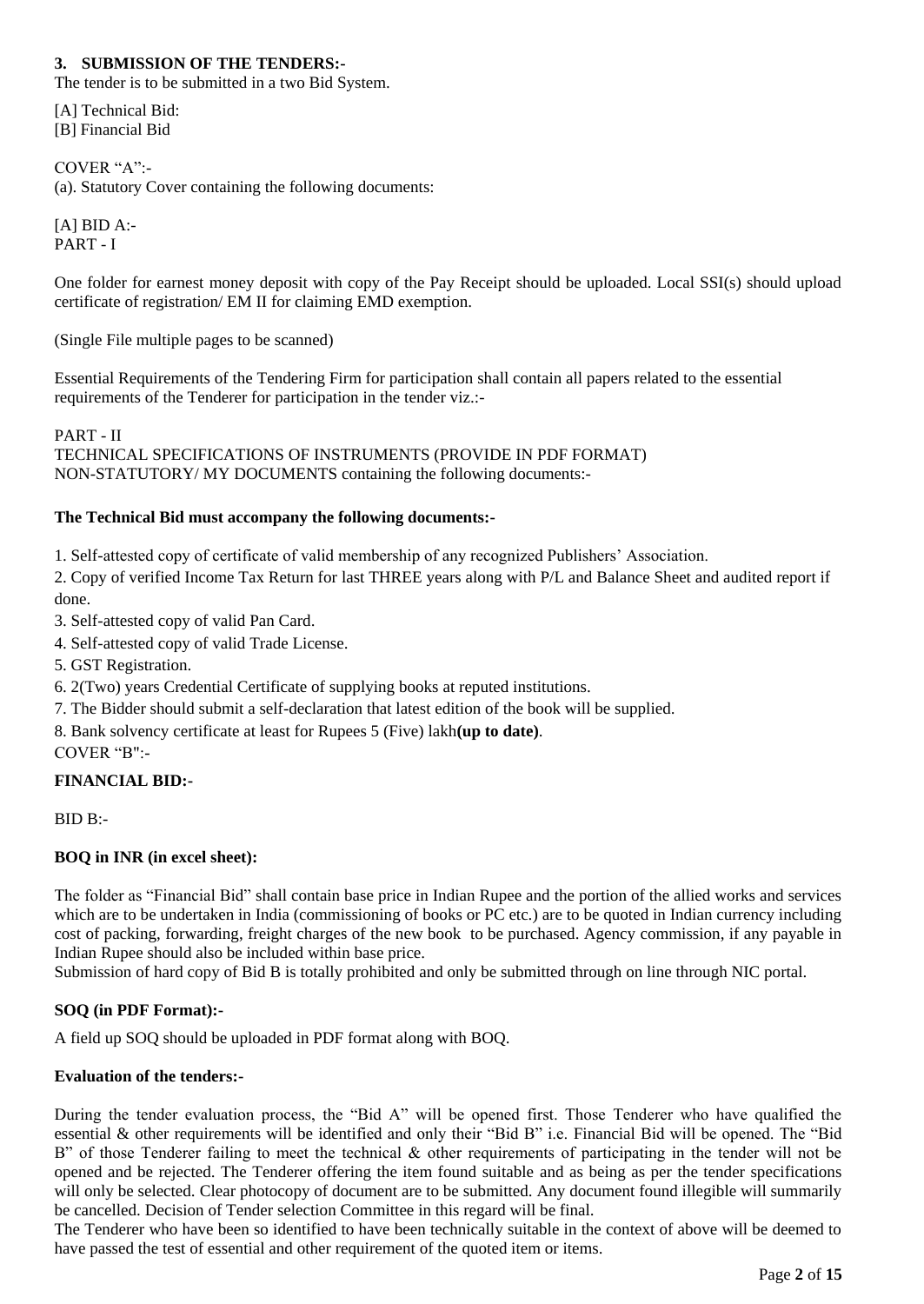The "Bid B" (Financial Bids) of only those bidders passing the essential and other requirement test will be opened subject to verification of copies of the audited balance sheet and Profit & Loss Accounts of the tenderer for the last three years i.e. for the year 2018-19, 2019-20& 2020-21. If found suitable in the context of above prequalificationetc., the tenderer quoting the lowest rate will be considered as successful. This should include Basic **Price, GST (If applicable)**.

# **4. Cost of Earnest Money:-**

Each bidder has to submit, unless exempted under the existing orders of the West Bengal Govt. Earnest Money in the form of **Earnest Money Deposit (EMD)**.Registered SSI units participating in Govt. tenders are eligible for exemptions from payment of earnest money and (EMSD) under Rules 47(A) (1) and 47(B)(7) of WBFR, vol.-I, read with Finance Dept. notification No. 10500-F Dt. 19.11.2004 and its clarification Vide memo. No. 4245-F (Y) dated 20.05.2013.

4.1 The amount of Earnest Money Rs. 50000.00 (Fifty thousand) to be submitted through online.

7.2 The process may be followed as per memorandum of the Finance Department Audit Branch bearing Memo No- $3975\text{-}F(Y)$  dated:  $28^{\text{th}}$ July,  $2016$  (GRIPS)

#### **Login by bidder:**

- a) A bidder desirous of taking part in a tender invited by a State Government Office / PSU / Autonomous Body / Local Body / PRls, etc. shall login to the e-Procurement portal of the Government of West Bengal https://wbtenders.gov.in using his login ID and password.
- b) He will select the tender to bid and initiate payment of pre-defined EMD / Tender

Fees for that tender by selecting from either of the following payments modes:

Net banking (any of the banks listed in the ICICI Bank Payment gateway) in case ofpayment through ICICI Bank Payment Gateway.

#### **Payment procedure**:

Payment by Net Banking (any enlisted bank) through ICICI Bank Payment Gateway

On selection of net banking as the payment mode, the bidder will be directed to ICICI.

\* Bank Payment Gateway webpage (along with a string containing a Unique ID) where he will select the Bank through which he wants to do the transaction.

\* Bidder will make the payment after entering his Unique I D and password of the bank to process the transaction.

\* Bidder will receive a confirmation message regarding success /failureof the transaction.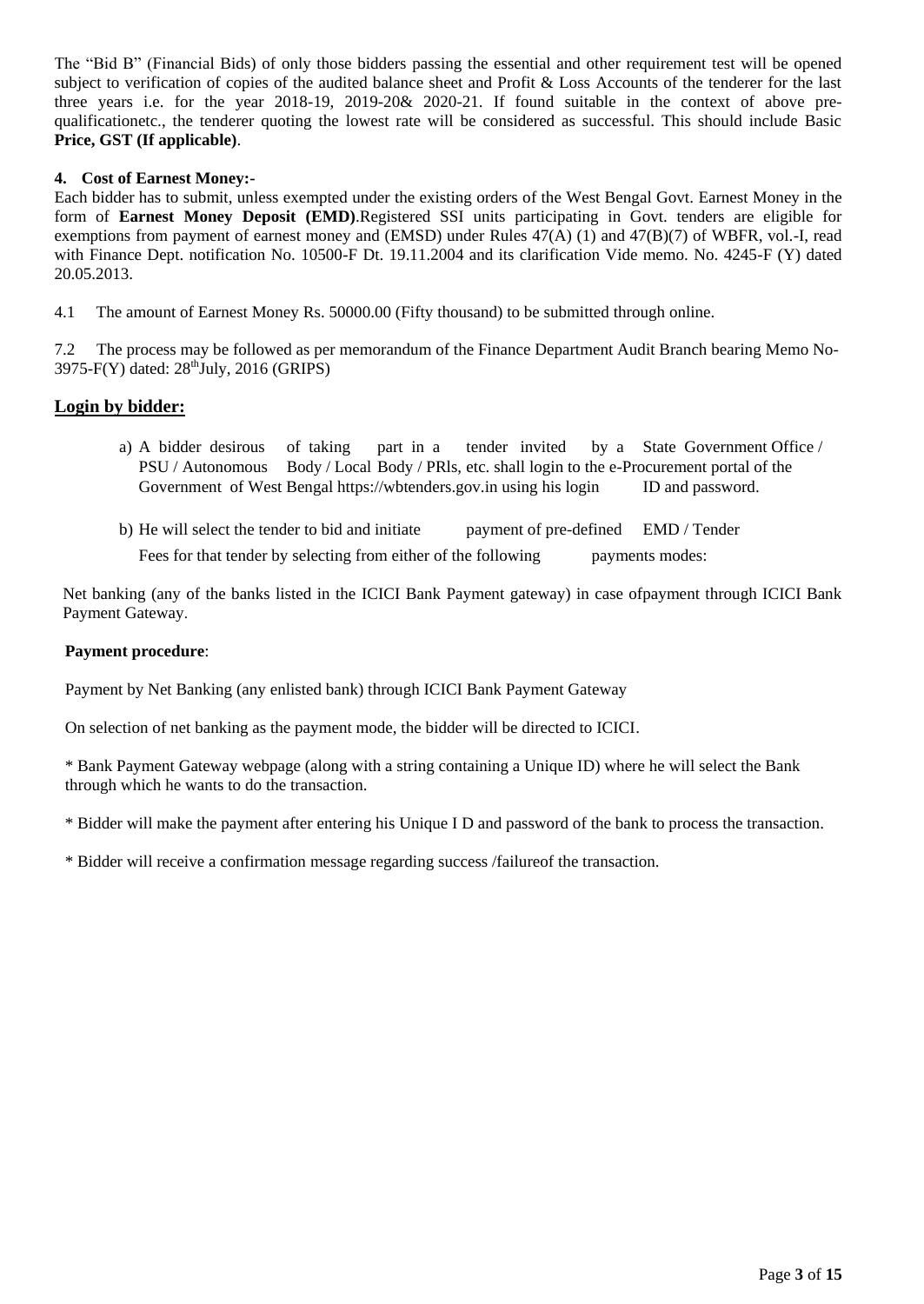If the transaction is successful, the account paid by the bidder will get credited in the respective Pooling account of the State Government / PSU /Autonomous Body/Local Body / P.R.Is, etc. maintained with the Focal Point Branch of ICICI Bank at R.N. Mukherjee Road, Kolkata for collection of EMD/Tender Fees.

\* If the transactions failure, the bidder will again try for paymentby going back to the first step.

#### **Payment through RTGS/NEFT**

On selection of RTGS/NEFT as the payment mode, the e-Procurement Portal will show a pre- filled challan having details to process RTGS/NEFT transaction.

The bidder will print the challan and use the prefilled information to make RTGS/NEFT payment using his bank account.

Once payment is made, the bidder will come back to the e- procurement portal after expiry of a reasonable time to enable the NEFT/ RTGS process to complete, in order to verify the payment made and continue the bidding process.

If verification is successful, the fund will get credited to the respective Pooling Account of the State Government / PSU/Autonomous Body/Local Body/ PRIs etc. Maintained with the focal point branch of ICICI Bank at R.N.Mukherjee Road, Kolkata for collection of EMD /Tender Fees.

Hereafter, the bidder will go to e-Procurement Portal for submission of the bid.

\* But if the payment verification is unsuccessful, the amount will be returned to the bidder"s account.

#### **Refund/ Settlement Process:-**

After opening of the bids and technical evaluation of the same by the tender inviting authority through electronic processing in the e-payment portal of the State Government, the tender inviting committee will declare the status of the bids as successful or unsuccessful which will be made available, along with the details of unsuccessful bidders, to the ICICI Bank by the e procurement portal through web services.

On receipt of the information from the e procurement portal, the bank will refund, through an automated process, the EMD of the bidders disqualified at the technical evaluation to the respective bidders" bank account from which they made payment transaction. Such refund will take place within T+2 bank working days where T will mean the date on which information on rejection of bid is uploaded to the e procurement portal by the tender inviting authority.

Once the financial bid evaluation is electronically processed in the e- procurement portal, EMD of the technically qualified bidders other than that of L1 and L2 bidders will be refunded, through an automated process, to the respective bidder"s bank account from which they made the payment transaction. Such refund will take place within T+2 bank working days where T will mean the date on which information on rejection of bid is uploaded to the e procurement portal by the tender inviting authority. However, L2 bidder should not be rejected till the LOI process is successful.

If the L1 bidder accept the LOI and the same is processed electronically in the e-procurement portal, EMD of the L2 bidder will be refunded through an automated process, to his bank account from which he made the payment transaction. Such refund will take place within T+2 bank working days where T will mean the date on which information on Award of contract (AOC) to the L1 bidder is uploaded to the e-procurement portal the tender inviting authority.

As soon as the L1 bidder is awarded the contract (AOC), and the same is processed electronically in the eprocurement portal –

EMD of the L1 Bidder of the tenders of the State Government Offices will automatically get transferred from the Pooling account to the State Government.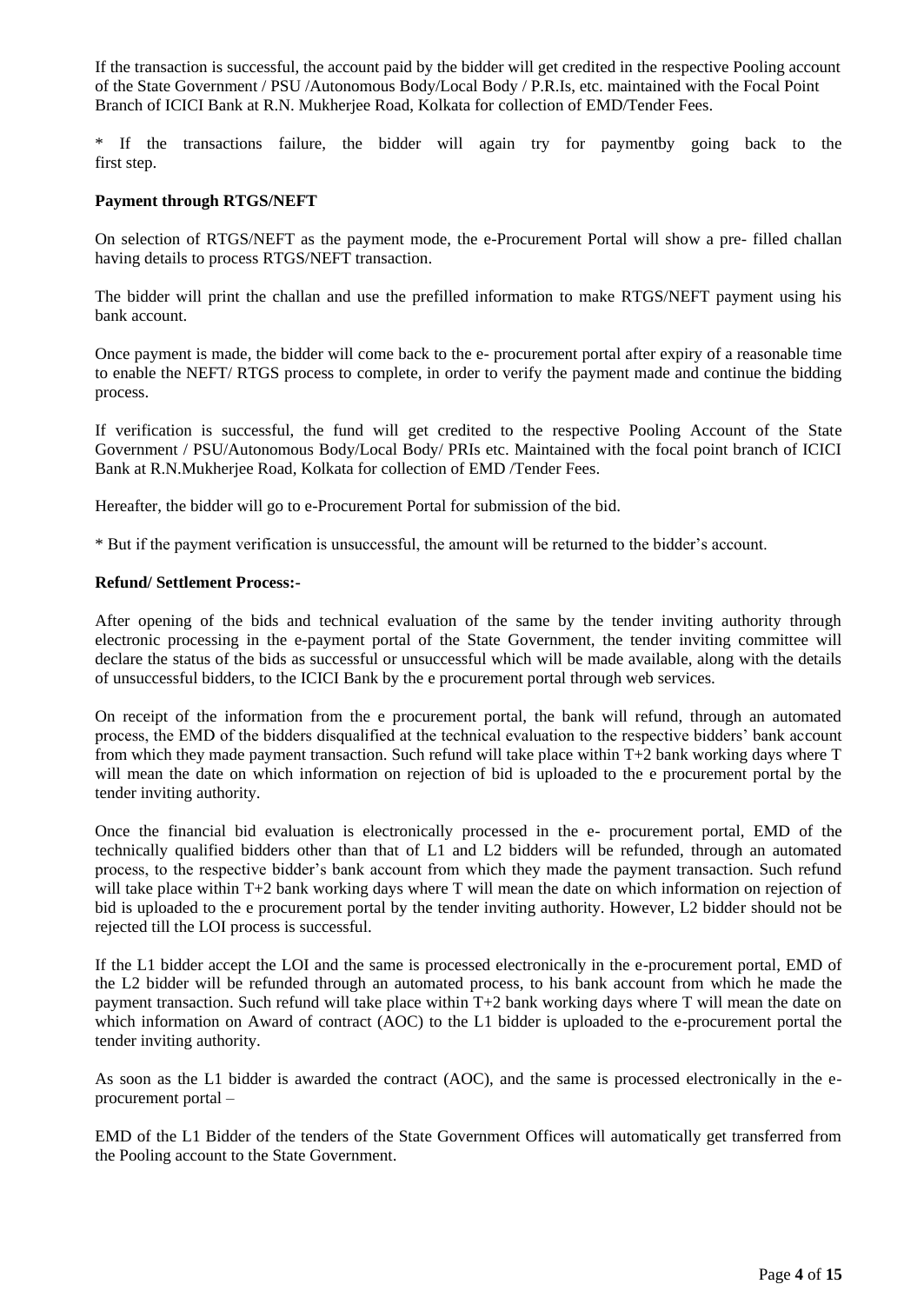Deposit Head "8443-00-103-001-07" through GRIPS along with the bank particulars of the L1 bidder.

EMD of the L1 bidder for the tenders of the State/PSU/Autonomous Bodies/ Local Bodies/ PRIs etc. will automatically get transferred from the pooling account to their respective linked bank accounts along with the bank particulars of the L1 bidder.

In both the above cases, such Transfer will take place within T+1 bank working days where T will mean the date on which the award of contract (AOC) is issued.

The bank will share the details of GRN No. generated on successful entry in GRIPS with the e- procurement portal for updation.

Once the EMD of L bidder is transferred in the manner mentioned above ,Tender fees, if any, deposited by the bidders will be transferred electronically from the pooling account of the Government Revenue Receipt Head "0070-60-800-013-27" through GRIPS for Government Tenders and to the respective linked bank accounts for State/ PSU/Autonomous Body/Local Body/ PRIs etc.

All refunds will be made mandatorily to the bank account from which the payment of EMD and tender fees (if any) were initiated.

# **5. RATE:**

The price is to be quoted in Indian Rupees for foreign items including cost of insurance, custom duty, packing, forwarding, freight charges, clearing charges.

The Books is to be transported in such packaging so that there is no damage to the primary packaging during the transportation process.

The basic rate should be furnished inclusive of Transportation Cost, which shall be quoted separately in the template for Bill of Quantities (BOQ) in figure in appropriate column.

#### **6. ORDER & SUPPLY:**

Orders for the supply of the approved products will be placed with the successful tenderers after the execution of the agreements, and such supply shall have to be made in such Books as may be fixed or spread over the period to be specified in the supply orders to be made in pursuance of the agreements. The successful tenderer will have to supply within the specified time schedule that had been assured at the time of selection as supplier.

# **7. WITHDRAWAL / CANCELLATION & PURCHASE POLICY OF TENDERING AUTHORITY:**

The tendering authority reserves the right to withdraw any item from the tender at any stage. The selection of such item, if already made in favour of any Tenderer, shall be treated as cancelled.

The tendering authority reserves the right to reject or accept any tender or part thereof at any stage or to split any tender without assigning any reason thereof. Withdrawal of tender or any revision after submission of tender by the Tenderer will not be allowed.

The tendering authority reserves the right to accept or reject any tender, in part or in full, without assigning any reason thereof.

Purchase will, however be made following the existing purchase policy of the Govt of West Bengal and its amendment(s) made from time to time. The purchase policy of the State Government as provided in the West Bengal Financial Rules, the policy of price preference in particular incorporated under Notification No. 10500-F dated 19.11.04 should be observed in considering the tenders.

#### **8. Important Instruction with regard to submission of tender:**

The rate should be quoted in Indian Rupees (both in figure and words) for a Book of the offered item only as mentioned in the appropriate column of the 'Tender Form'.

(Alternative offer will not be accepted). The tender shall be cancelled for the quotation of book without its Book Title, Author name etc. The detail information regarding the book quoted in the 'Tender Form' shall be furnished.

# 9. **Delivery :-**

Delivery of the goods at the purchaser's premises shall be completed by the Supplier in accordance with the terms specified by the purchaser.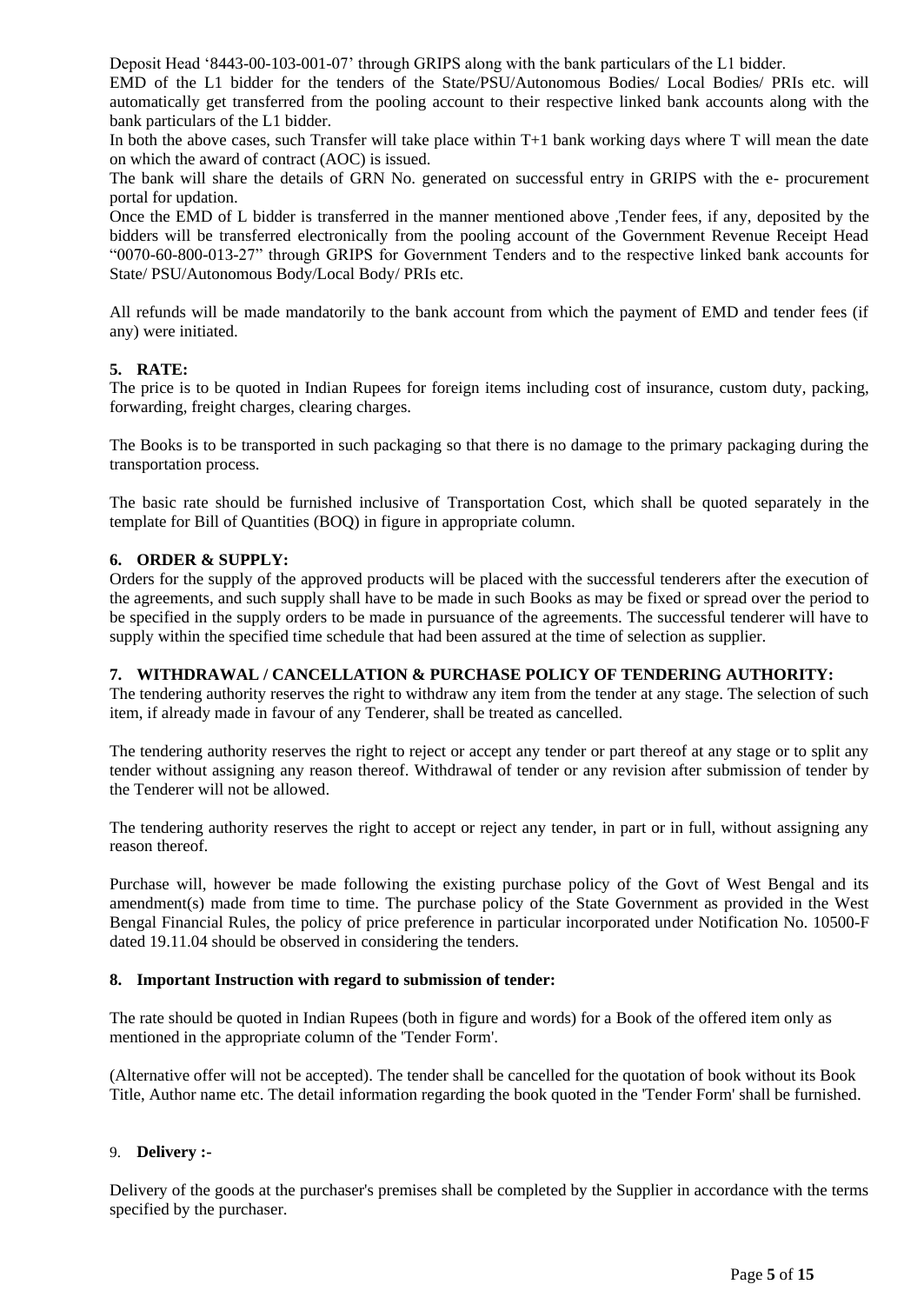### **12.TERMS & CONDITION:**

- 1. The books are to be supplied at the Central Library of MJN Medical College & Hospital, Cooch Behar.
- 2. Books should be supplied within 21 (twenty one) days from the placement of orders failing which orders are liable to be cancelled and EMD will be forfeited.
- 3. Latest edition of books already published as on date of supply are to be provided irrespective of the edition mentioned in the booklist.
- 4. Validity period of must be mentioned.
- 5. The payment will be made through e-payment after deducting security deposit.
- 6. Supplier must supply four copies of challan& bill with books supplied.
- 7. The undersigned reserves the right to accept or reject any tender without assigning any reason.
- 8. Punitive action will be taken against those who fail to supply at least **60%** of ordered books within the stipulated time.
- 9. Number of copies to be ordered will finally be decided by members of Library Committee and will depend on availability of fund.
- 10. Bidder will be required to deposit Rs. 50,000/- (Rupees fifty thousand) only as EMD(Earnest Money Deposit).
- 11. The unsuccessful Tenderer(s) will receive their earnest money back in time. The earnest money will be refunded after the deposit of full amount of the Security Money for successful Tenderer(s).
- 12. The Earnest money will be forfeited if the tenderer(s) withdraw(s) the tender after opening of bids.
- 13. EMD exemption is allowed for those having SSI (MSME) Part II or NSIC certificate.
- 14. Documents required for Technical Bids are mentioned in specimen Form of Technical Bid.
- 15. Rate (s) to be quoted against each specified item in specified unit as mentioned in Financial Bid (BOQ) Form. (Exclusive of all taxes)
	- a. The deliveries of ordered items as per the accepted samples have to be made within the stipulated time. Any delay will attract a penalty @ 0.5% of the total order amount for each day of delay upto 15 days.
	- b. The Security deposit of the successful selected tenderer may be forfeited for failure to supply within specified time and/or, for supplying unsatisfactory articles in quantity and quality.
	- c. The order will stand automatically cancelled after a delay period equivalent to double the stipulated period.
	- d. Penalty will be recovered from the outstanding bill if any, L1 bidder fails to supply the required item within the stipulated date & time the purchasing authority may procure such item from the L2 bidder (negotiable rates)/L2(in the same rate)/from the market or by any such process so as not to hamper the programme concerned.
	- e. Before imposing any penalty as per the above clause, the concerned supplier will be given opportunity to give his reason but decision of the PRINCIPAL, MJN Medical College & Hospital will be final.
	- f. Chronic late suppliers will invite negative preference in subsequent tenders from this office. Habitual defaulter and/or failed bidder will be debarred from the participation in next tender process of the establishment.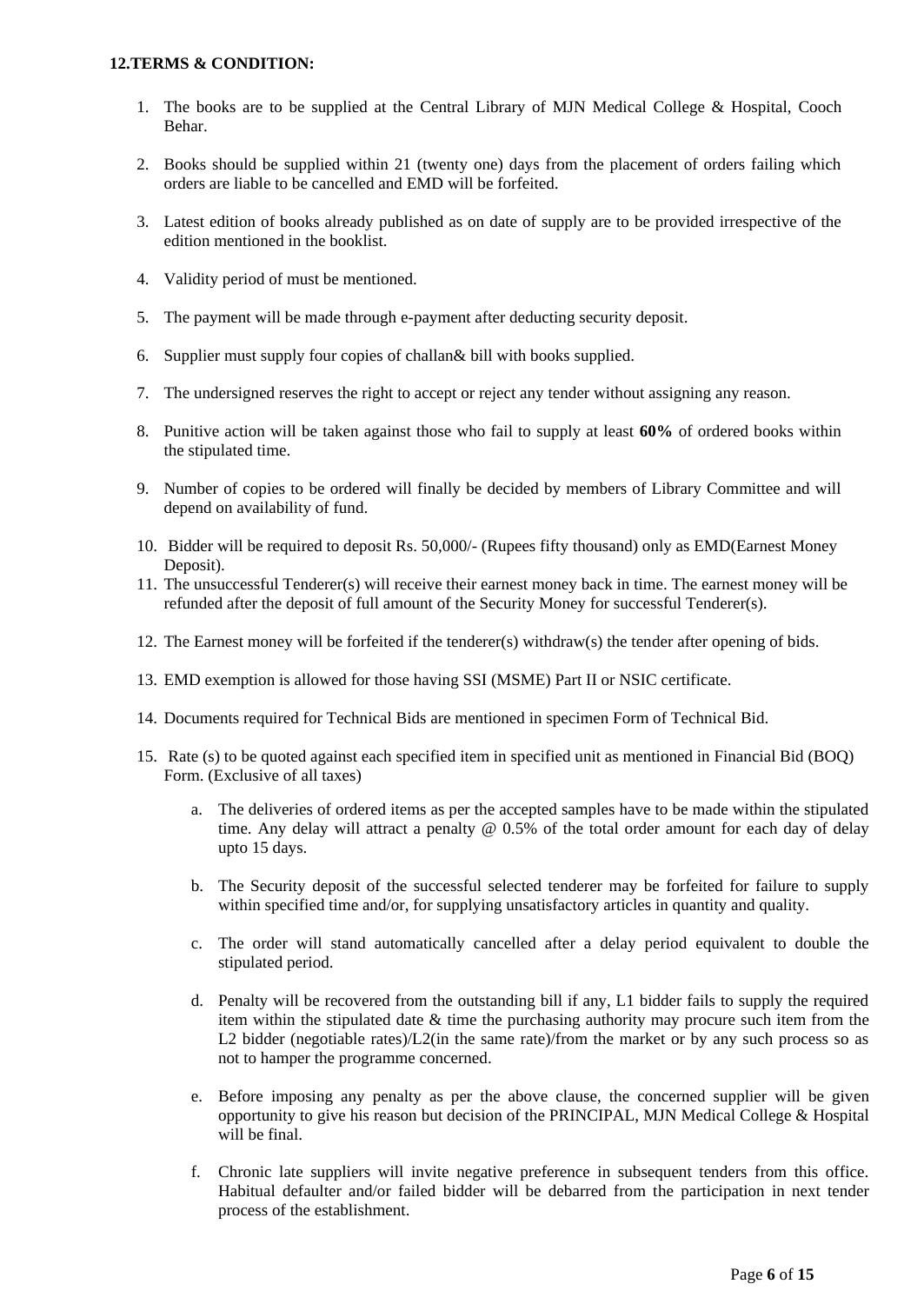- 16. Validity of Tender will normally be 1(one) year from the date of acceptance of tender.
- 17. The procurement will be made in phased manner or at a time subject to requirement during validity period.
- 18. Quantity will be as per requirement. Authority has no obligation to purchase all the items mentioned in the tender.
- 19. The Tender is valid to all The Institutions under the control of PRINCIPAL, MJN Medical College & Hospital.
- 20. Purchase will, however be made following the existing purchase policy of the Govt. of West Bengal and its amendment (S) made from time to time. The Purchase policy of the state Government as provided in the West Bengal Financial Rules, the policy of price preference in particular incorporate under Notification No.10500-F dated 19.11.04 should be observed in considering the tenders & 5400-F dated 25.06.2012.
- 21. In case of any damage of item/items the loss to be borne by the selected agency only.
	- a. The purchasing authority will not be responsible if any damage happens before receipt of the items.
	- b. Submitted false/misleading/fraudulent documents or made incorrect declarations.
	- c. The penal measure will also include forfeiture of EMD performance Bank will not be waived in any case, from accepted legally eligible bidder.
- 22. The Earnest Money may be kept in custody of the authority as a part of Security Deposit of the successful
- 23. Bidder(S) and will be released after expiry of the tender period if bidder expresses in written.
- 24. Earnest Money will be refunded to the unsuccessful bidder on written request on production photocopy of demand draft. No interest will be payable on the EMD.
- 25. In case it is found that two or more bidders have quoted same price, the lowest bidder will be decided by draw of lots.
- 26. All terms and conditions as mentioned above will have to be accepted by the Tenderer(s).
- 27. Timelines for downloading and submission of E Tender along with other datelines has been noted below.
- 28. Quantity of items are subject to the Programme requirement, any item(s) may be zero in the whole tender period.
- 29. E- Tender should be addressed to the PRINCIPAL, MJN Medical College & Hospital. Bidders may download tender enquiry documents from the website<https://wbtenders.gov.in/>www.wbhealth.gov.in.
- 30. Any subsequent notice regarding this tender shall be uploaded in above website only
- 31. The authority reserves the right to accept or reject any tender in part or in full even the entire tender process at any time prior to the award of contract without assigning any reasons thereof.
- 32. Bidders will have to present original requisite documents in support of uploaded documents for verification, if asked for.

#### **14. PENALTY CLAUSES:**

PENALTY FOR FORMATION OF CARTEL OR FURNISHING OF FRADULENT/ MISLEADING DOCUMENTS: If during the tender process or at any state during the validity of the tender period, it is found that a Tenderer(s) has formed a cartel in what so ever form or name to fix up the rates or suppliers to the detriment of the fairness of the tender process, penal measures shall be initiated. Similar penal measures shall also be initiated against those tenderers who have submitted false/ misleading/ fraudulent documents or made incorrect declarations. The penal measure will be Forfeiture of Earnest Money, Forfeiture of Performance Bank Guarantee/Security deposit if enlisted as a supplier.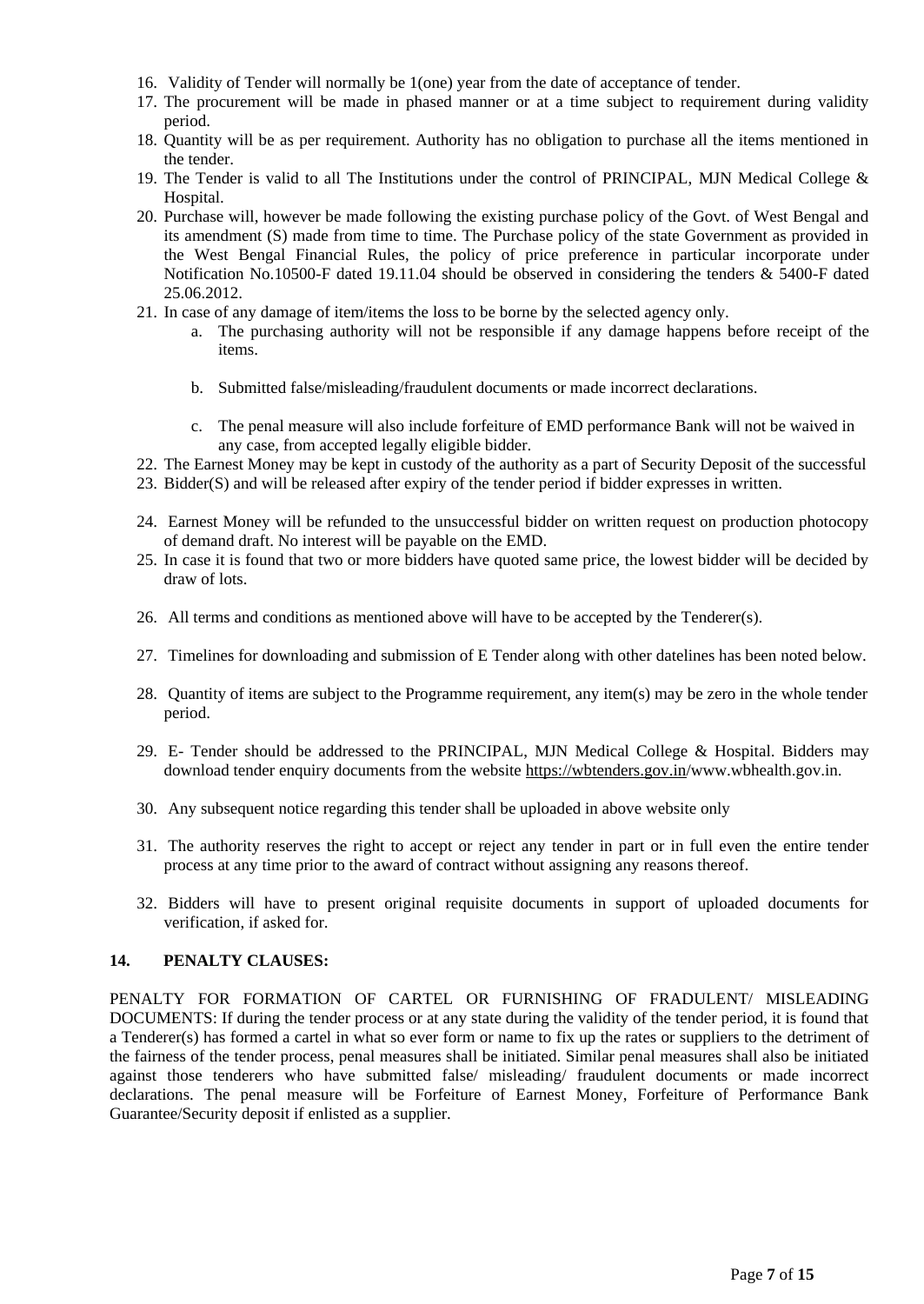# **15. APPEAL**:

Appeal against the decision of the Principal of MJN Medical College & Hospital, Cooch Beharand to impose such a penalty will lie with Tender Selection Committee. Review against the decision of the T.S.C. will lie with Health &F.W. Dept. of the Govt. of West Bengal.

The Special Secretary/Secretary/Principal Secretary will be the appellate authority within the Department of Health & Family Welfare, Government of West Bengal. Before imposing any penalty as per clauses 21, 22 and 23 the concerned supplier may appeal to the authority citing the proper reasons for non- imposing the penalty as stated.

# **16. AGREEMENT**:

On a tender being accepted, intimation of acceptance will be forwarded to the Tenderer by Principal of MJN Medical College & Hospital, Cooch Behar. After communication of the same, the Tenderer and the selected distributor (in the event of distributor to receive order and payment in his name) will have to execute agreement in the prescribed form with the Principal of MJN Medical College & Hospital, Cooch Behar on Non judicial stamp paper of Rs.100/- , the cost of which will be borne by the tenderer. This present document and the tender forms filled in by the Tenderer or copies thereof in so far as they are not inconsistent with these terms & Conditions will be incorporated as part of the agreement. Such agreement will be binding on the Tenderer and distributor.

# **17. VALIDITY PERIOD OF AGREEMENT**:

The contract period will be for a period TWO years from the date of finalization of tender which may be extended as per the need of the institute.

# **18. PERFORMANCE BANK GUARANTEE:**

The performance bank guarantee will be mandatory for all suppliers and will not be waived in any case. The successful tenderers shall be required to furnish the 'Performance Bank Guarantee'  $\omega$  10% (at least) of base rate per item for which the Tenderer has been selected as supplier.

# **23. PAYMENT TERMS:**

a) Payment will be made through e payment system through ECS/ RECS/ RTGS after execution of due supply as ordered subject to submission of Performance Bank Guarantee in terms of Clause 21 and subject to penalty clause in terms of Clauses 17.

b) Supply of the materials as per specification as provided in the tender documents and the catalogue.

c) Supply of the materials within the supplied period as specified in the work orders.

d)The status of orders, Goods received note and payments will be available on-line for the vendors in the vendor"s portal in the Departmental website *www.wbhealth.gov.in*Vendor Portal and www.Cooch Behargmch.org

e) On being selected, the successful vendors will have to submit one application to Principal of MJN Medical College and concerned procuring authorities. Stating the name of the payee/ recipient, Bank account no with MICR code, IFSC of the payee/ recipient in prescribed format for making e payment.

f) No manual payment is allowed to be made as far as practicable.

g) In case of letter of credit (LC), purchaser" bank issues Guarantee of Payment against LC opened in that bank to the Suppliers bank for payment as mutually agreed by both the purchaser and the supplier.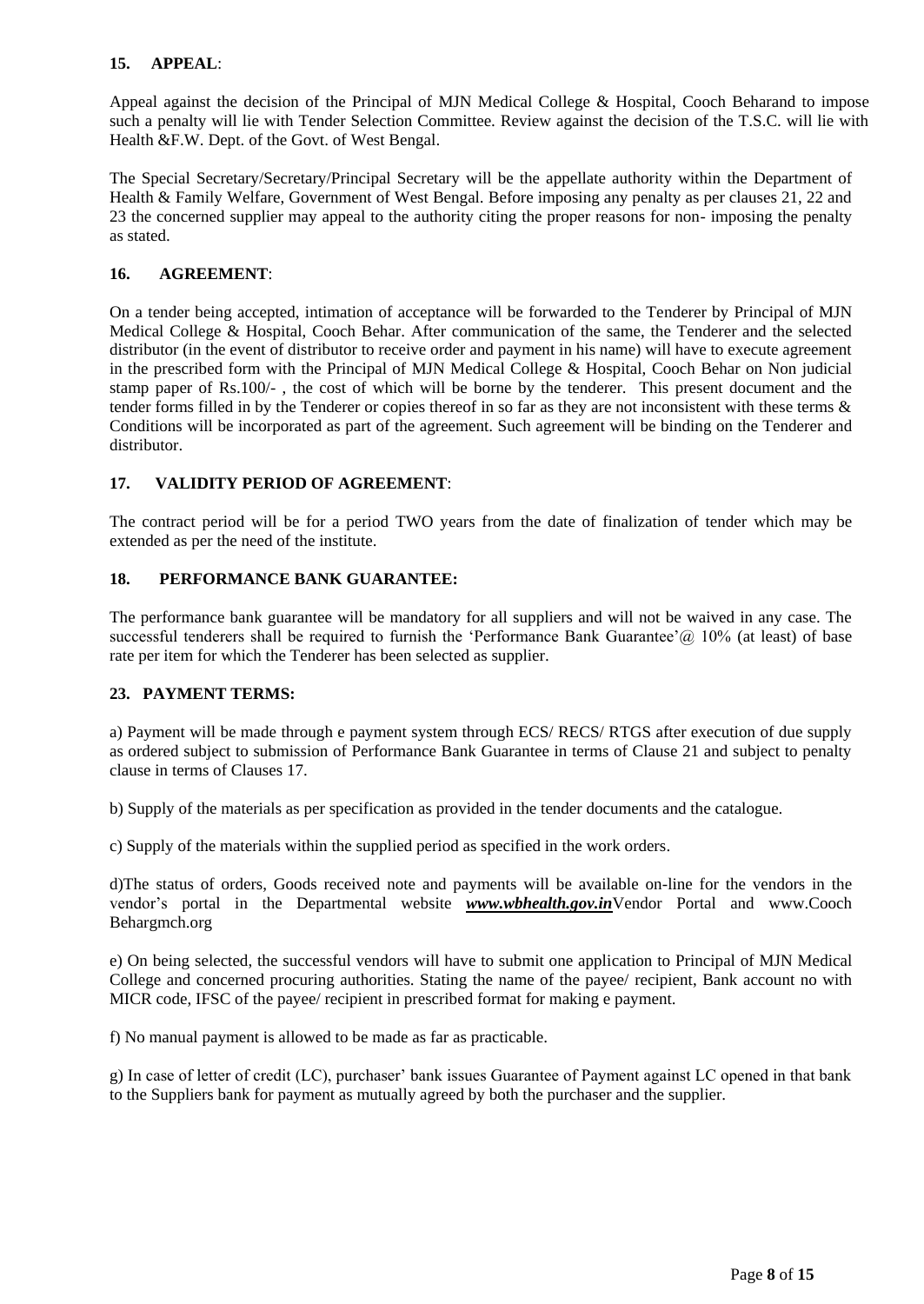# **24. Dates & Information:**

| <b>Sl. No.</b> | <b>Items</b>                                                                                                             | Date & Time              |
|----------------|--------------------------------------------------------------------------------------------------------------------------|--------------------------|
| 1.             | Date of uploading of N.I.T. Documents (online) from this end                                                             | 09.04.2022 at 17.00 Hrs. |
| 2.             | Documents download/sell start date (Online)                                                                              | 09.04.2022 at 17.00 Hrs. |
| 3.             | Date of Pre Bid Meeting and workshop with the intending<br>biddersat the office of the Principal of MJN Medical College. | 20.04.2022 at 14.00 Hrs. |
| 4.             | Date of hosting of documents at Departmental Website<br>www.wbhealth.com&www.mjnmch.ac.in                                | 09.04.2022 at 17.00 Hrs. |
| 5.             | Bid Submission starting (Online)                                                                                         | 09.04.2022 at 17.00 Hrs. |
| 6.             | Bid Submission closing (Online)                                                                                          | 25.04.2022 at 17.00 Hrs. |
| 7.             | Bid opening (Bid A)                                                                                                      | 28.04.2022 at 11.00 Hrs. |
| 8.             | Date of Financial Bid opening                                                                                            | To be notified latter on |

PRINCIPAL OF MJN MEDICAL COLLEGE &HOSPITAL, COOCH BEHAR RESERVES THE RIGHT TO CHANGE THE ABOVE SCHEDULE IN CASE OF ANY EXIGENCIES AFTER PUTTING UP A NOTICE IN THE DEPARTMENTAL WEBSITE AND MJN MEDICAL COLLEGE &HOSPITAL, COOCH BEHARNOTICE BOARD.

The document containing the specification, quantity of items and the eligibility criteria of the applicants etc. may be obtained from the web site www.wbhealth.gov.in under the option **"TENDER**& https://wbtenders.gov.in

Interested bidders may attend the Pre-BID meeting to be held on **20.04.2022at 14.00 Hrs.** at the office of thePrincipal, MJN Medical College &Hospital, Cooch Behar.

The Tender documents in this regard will also be made available in the departmental website – **www.wbhealth.gov.in** (under the **"TENDER"** Section link) and **www.wbtenders.gov.in**

No objections in this respect will be entertained raised by any Bidder who will present during opening of bid, or from any Bidder who will absent at the time of opening of Financial Bid. No informal tenderer will be entertained in the Bid further.

During the scrutiny, if it comes to the notice to tender inviting authority that the credential or any other paper found incorrect/ manufactured/ fabricated, that bidder would not allowed to participate in the tender and that application will be out rightly rejected without any prejudice.

> Principal, MJN Medical College &Hospital Cooch Behar

# **Memo No. MJNMC/Prin/650/2022 Date: 09/04/2022**

*Copy forwarded for necessary information and necessary action to:-*

- 1) The DME, Govt. of West Bengal, SwasthyaBhawan,Kolkata 700091
- 2) The DHS, Govt. of West Bengal, SwasthyaBhawan,Kolkata 700091
- 3) The District Magistrate, Cooch Behar
- 4) The Jt.DHS,SPSRC(PPP Cell), Govt. of West Bengal, SwasthyaBhawan,Kolkata 700091
- 5) The MSVP, MJN Medical College &Hospital, Cooch Behar
- 6) The Chief Medical Officer of Health, Cooch Behar
- 7) The Savadhipati, ZillaParishad, Cooch Behar
- 8) The Sub-Divisional Officer, Cooch Behar
- 9) The Accounts Officer, MJN Medical College &Hospital, Cooch Behar
- 10) Librarian, MJN Medical College &Hospital, Cooch Behar
- 11) The Technical Officer, SPRC(PPP Cell), SwasthyaBhawan,Kolkata 700091
- 12) The IT Co-ordinator, IT Cell, SwasthyaBhawan, Kolkata 700091
- 13) The IT Cell, MJNMCH, Cooch Behar with request to upload on our official website
- 14) The Publishers & Book Sellers Guild, 2B, Jhamapukur Lane, Kol-9, with request to supply the enclosed book list to the agents.
- 15) The Publishers & Book Sellers Association of Bengal, 93 M.G Rd., with request to supply the enclosed book list to the agents.
- 16) The Guard File.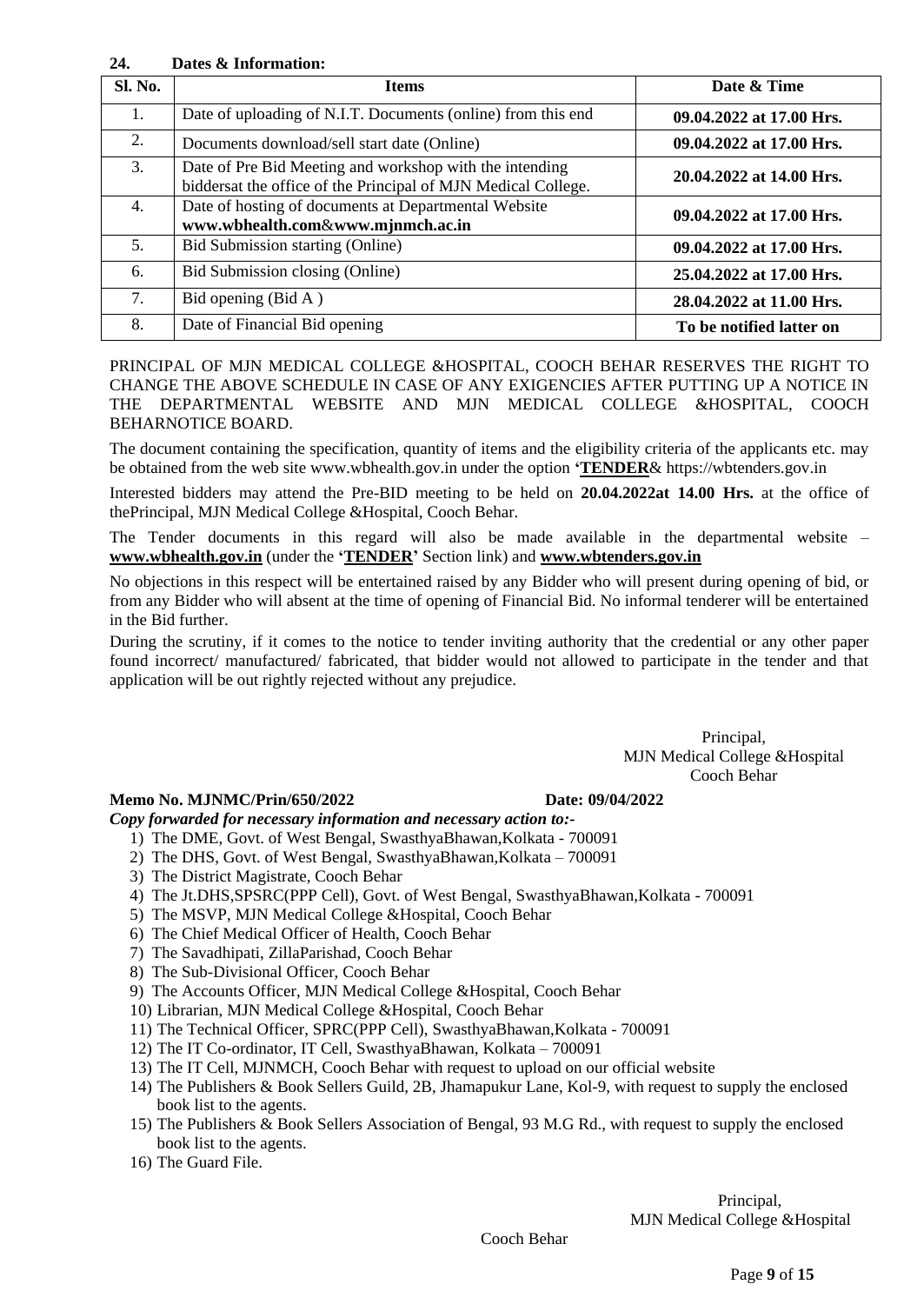# **Annexure I**

# **APPLICATION FORMAT**

*(To be furnished in the Company's official letter pad with full address and contact no etc., otherwise it will be treated as cancelled)*

To Principal, MJN Medical College &Hospital, Cooch Behar

Sub: NIT FOR E-TENDER FOR **SUPPLY OF BOOKS FOR MBBS STUDENTS** etc. **BY THE PRINCIPAL,**  MJN Medical College &Hospital, Cooch Behar

Having examined the pre-qualification & other documents published in the N.I.T, I /we hereby submit all the necessary information and relevant documents for evaluation:

1. That the application is made by me / us on behalf of………………………………………………………… In the capacity……………………………………………..…duly authorized to submit the offer. The authorization letter from the Company is attached in Annexure II.

2. We accept the terms and conditions as laid down in the NIT mentioned above and declare that we shall abide by it for throughout the tender period.

3. We are offering rate for the following item /items with manufacturing capacity\* and assured supply to the **PRINCIPAL,** MJN Medical College &Hospital, Cooch Behar.

4. In the event of being selected, I will make the supply within the stipulated period excepting the condition which is beyond our control.

5. We understand that:

(a) Tender Selection Committee/ Principal**,** MJN Medical College &Hospital, Cooch Beharcan amend the scope & value of the contract bid under this project.

(b) Tender Selection Committee Principal**,** MJN Medical College &Hospital, Cooch Beha reserves the right to reject any application without assigning any reason.

Date:

**Signature of applicant including title and capacity in which application is made.** 

**Contact no:** 

**Tele:** 

**Mobile:**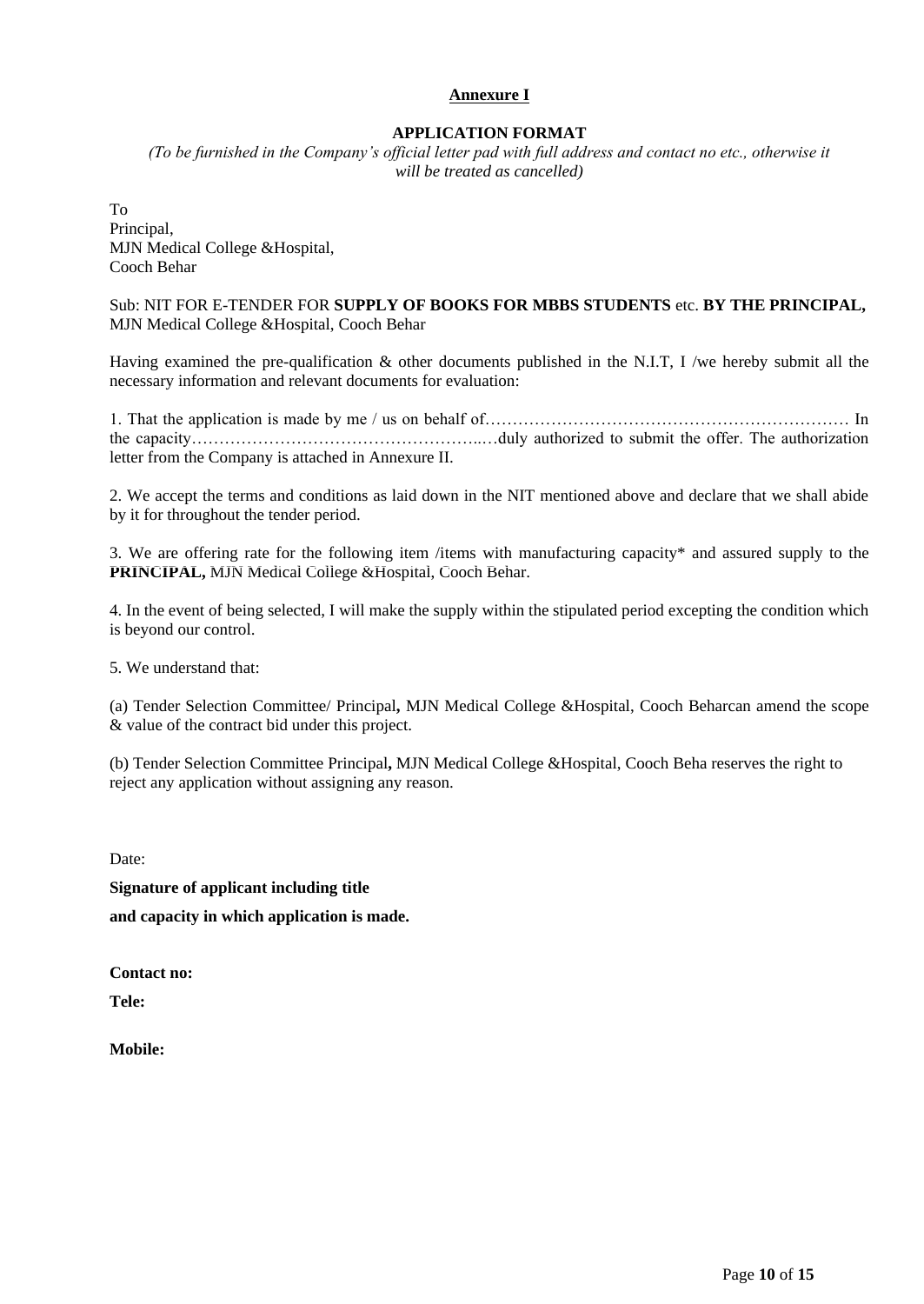# **Annexure II**

(Authorization letter From Company for authorized signatory)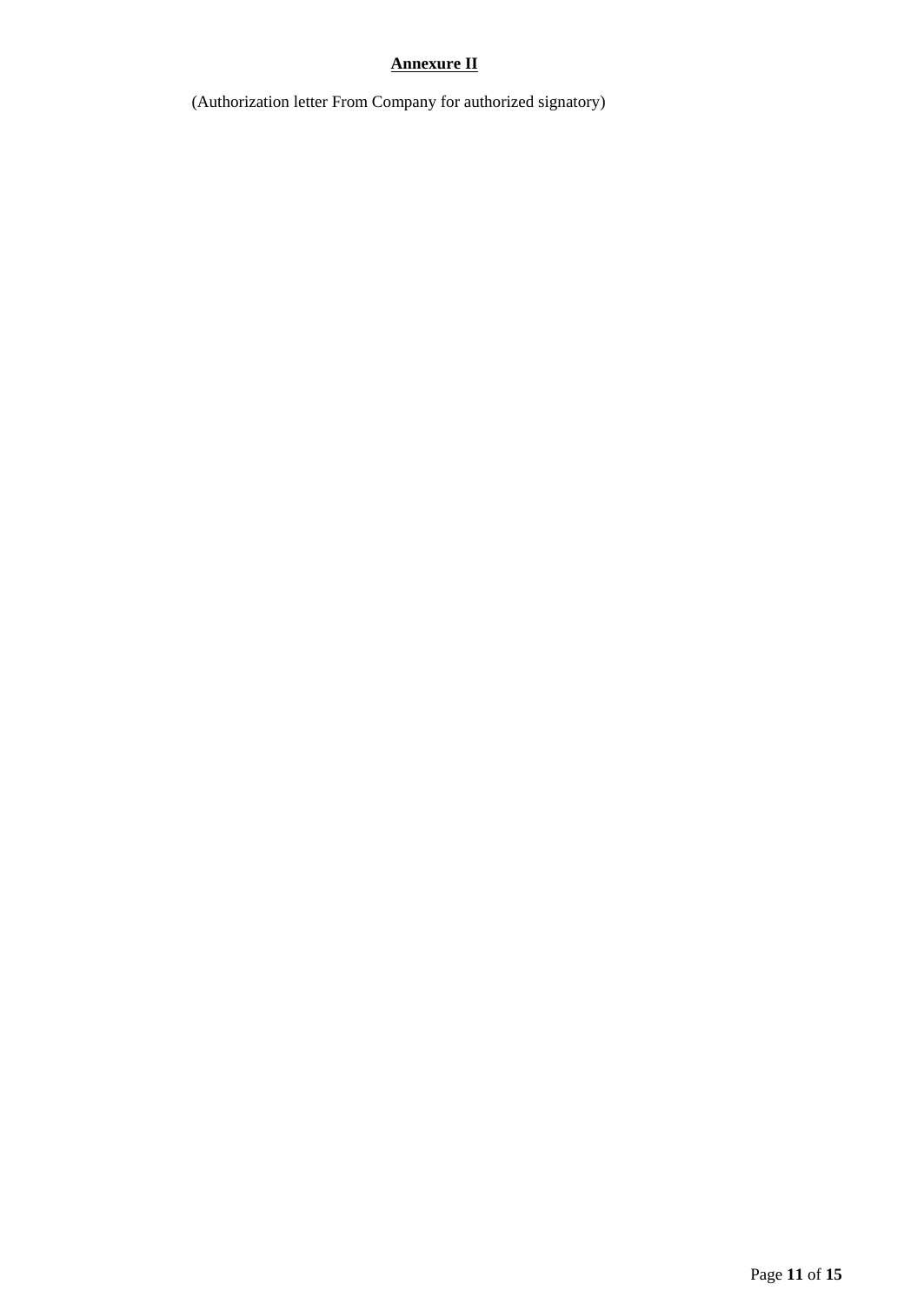# **Annexure III**

(Copy of Agreement signed between the Tenderer and the Distributor etc.)

Principal MJN Medical College & Hospital Cooch Behar

**N.B.:- Specifications of items mentioned separately**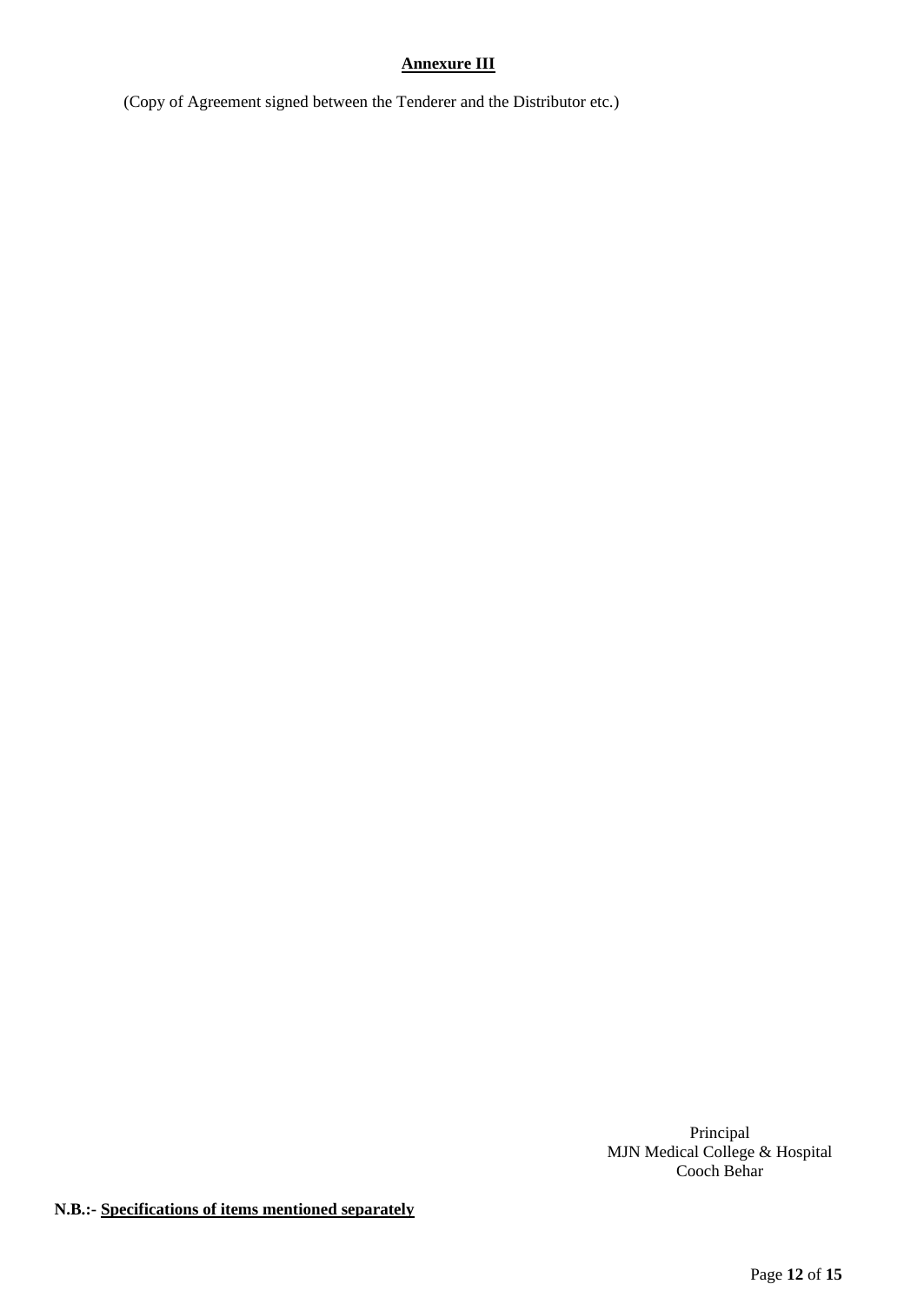### **Annexure IV**

### **AFFIDAVIT – "Y"**

# **(To be furnished in Non-judicial Stamp Paper of appropriate value duly notarized in respect of this particular NIT - P/ MLD-MC/NIT 1/2019-20 with Name of Work :)**

- 1. I, the undersigned do certify that all the statements made in the attached documents are true and correct. In case of any information submitted proved to be false or concealed, the application may be rejected and no objection / claim will be raised by the undersigned.
- 2. The undersigned also hereby certifies that neither our firm M/S. ........................................................................................................nor any of constituent partner had been debarred to participate in tender by this Department during the last 05 (Five) years prior to the date of this NIT.
- 3. The undersigned would authorize and request any Bank, person, Firm or Corporation to furnish pertinent information as deemed necessary and / or as requested by the Department to verify this statement.
- 4. The undersigned understand that further qualifying information may be requested and agrees to furnish any such information at the request of the department.
- 5. Certified that, I have applied in the tender in the capacity of individual / as a partner of a firm or Owner & I have not applied severally for the same tender.

Signed by an authorized officer of the firm

Title of the Officer

Name of Firm with Seal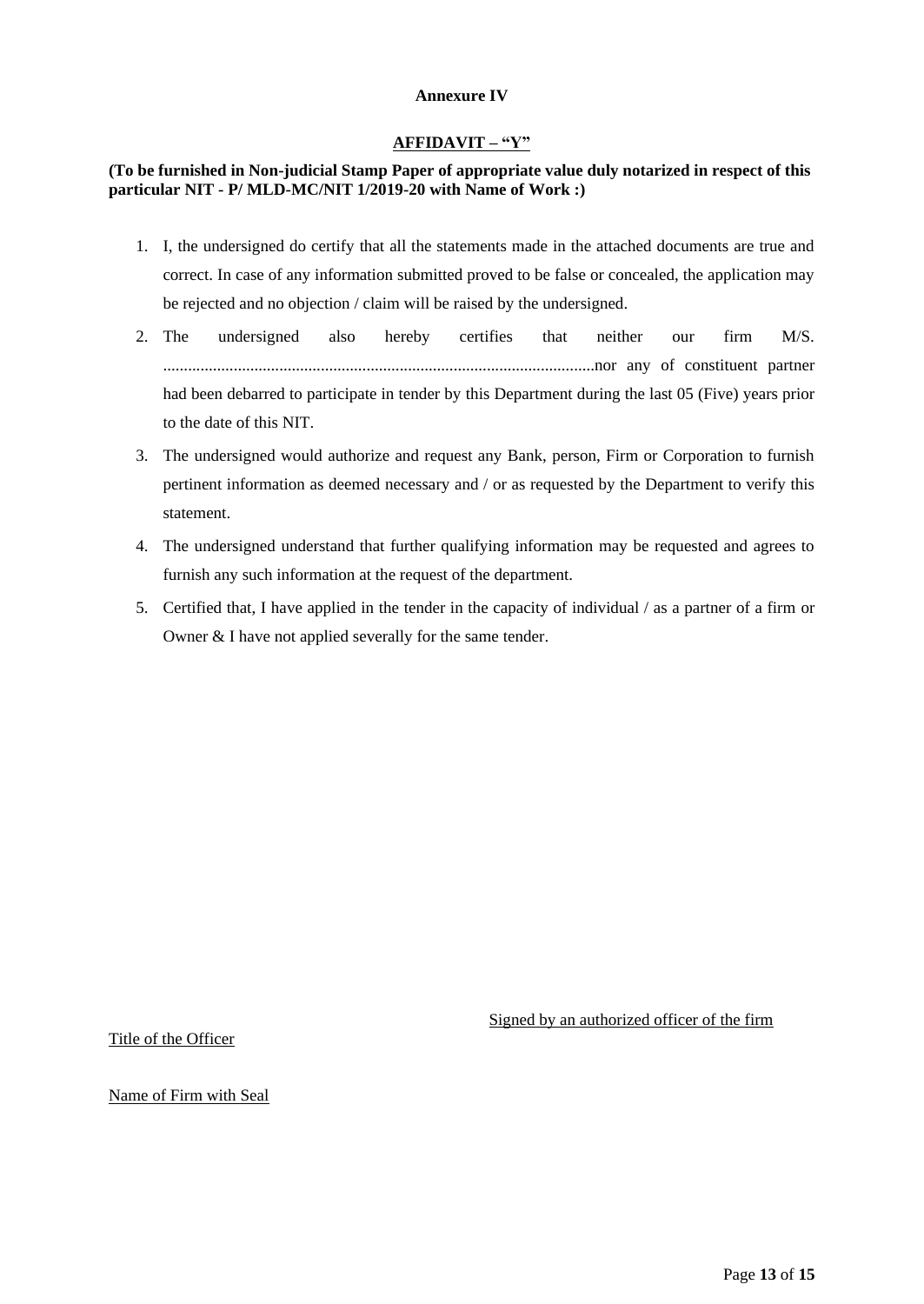# **CHECK LIST**

[All points are to be filled up no places are to be kept vacant. For statutory clearances/registrations not applicable, mention NOT APPLICABLE instead of keeping blank.]

| Name of the work $(s)$<br>1.                                                                                                                                                            | <b>SUPPLY OF BOOKS AND JOURNALS FOR</b><br><b>MBBS STUDENTS.</b> |
|-----------------------------------------------------------------------------------------------------------------------------------------------------------------------------------------|------------------------------------------------------------------|
| Tender Notice No.<br>2.                                                                                                                                                                 |                                                                  |
| On line document download ended<br>3.                                                                                                                                                   |                                                                  |
| Name of the institution tendered for<br>4.                                                                                                                                              |                                                                  |
| Details of Earnest Money with Date<br>5.                                                                                                                                                |                                                                  |
| Are you exempted from EMD (Y/N)<br>6.                                                                                                                                                   |                                                                  |
| Name of the bidder in block letter<br>7.                                                                                                                                                |                                                                  |
|                                                                                                                                                                                         |                                                                  |
|                                                                                                                                                                                         | E-Mail:                                                          |
| Full address<br>8.                                                                                                                                                                      | Telephone No/Mobile No:                                          |
|                                                                                                                                                                                         | Fax:                                                             |
| Local Address, if any                                                                                                                                                                   |                                                                  |
| 9. Legal entity of the bidder whether Firm/<br>Society/Company/ other entity                                                                                                            |                                                                  |
| 10.<br><b>Registration No</b><br>Authority with whom registered                                                                                                                         |                                                                  |
|                                                                                                                                                                                         |                                                                  |
| Name & address of the banker of the bidders<br>12.                                                                                                                                      |                                                                  |
| 13. a) PAN No./TAN No.<br>b) GST Registration No.<br>c) Valid Trade license<br>d) Bank Solvency certificate up to date<br>e) P/L A/c & Balance sheet<br>f) IT return (Last Three years) |                                                                  |